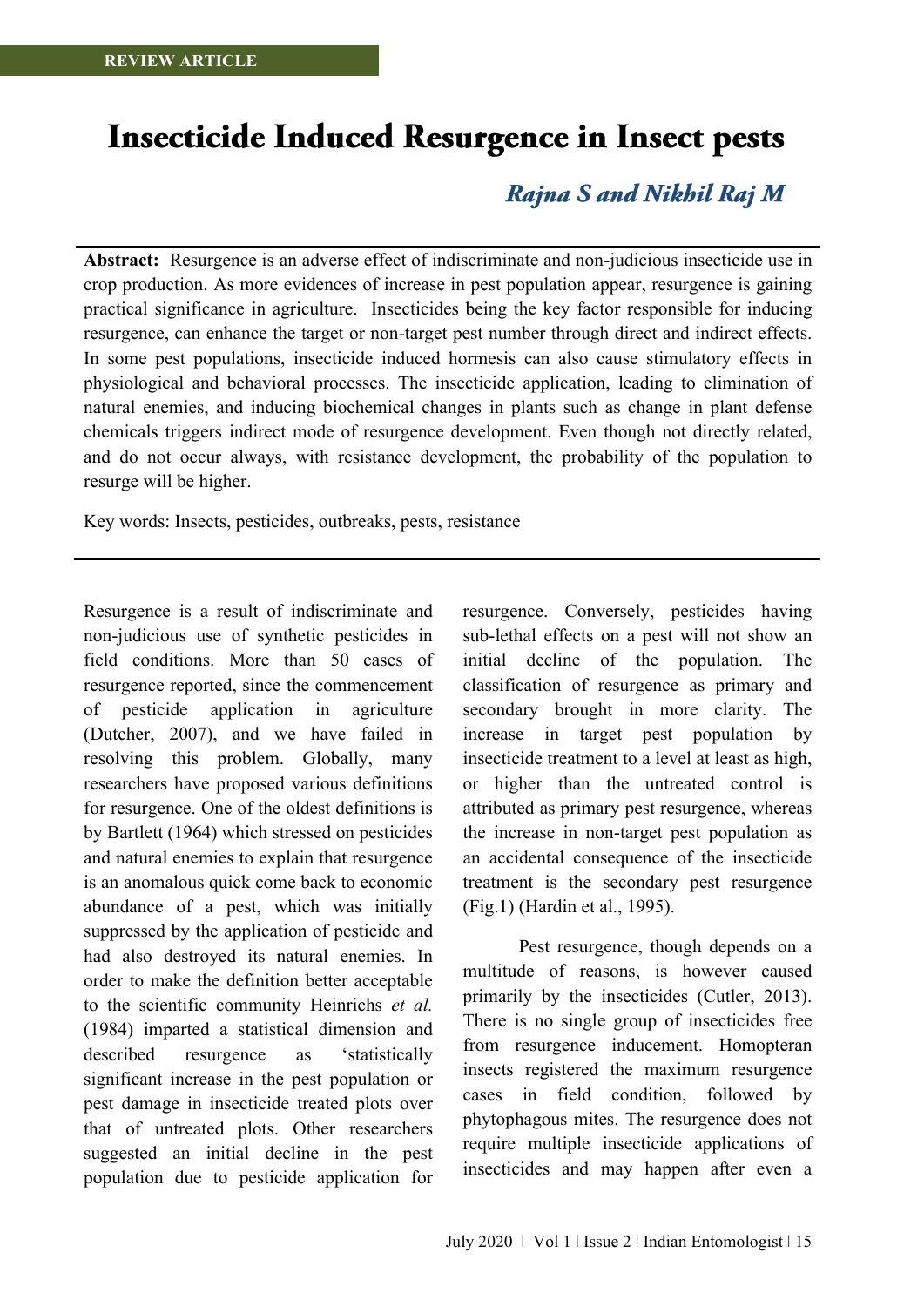single spray (Dutcher, 2007). The very first report of insect outbreak post-insecticide treatment was the population abundance in the soft scale (*Coccus hesperidium* L.) in citrus after application of parathion, an organophosphate insecticide. The resurgence phenomenon has come to the limelight in Asian countries after the population explosion of brown planthopper in insecticide-treated rice tracts (Chelliah and Heinrichs, 1980). Nutritional factors such as excessive use of nitrogenous fertilizers can also contribute to resurgence. In addition to these, introduction of high yielding varieties, continuous cropping, staggered planting, and use of some insecticides are reported to cause for increased brown plant hopper populations in rice (Chelliah and Heinrichs, 1980).

For an insect population explosion to be called insecticide induced resurgence, an increase in population must follow the insecticide treatment, response of the insecticide application should be showed as an increase in abundance, and the valid resurgence can be compared only with treated and untreated populations (Hardin *et al*., 1995). This indicates, mere crop loss cannot be designated as resurgence phenomenon in the field. The general response of insects to high and low dose of insecticides differs as *lethal dose* (causing mortality) *and sub-lethal dose* (no mortality). Although growers try to apply pesticides evenly at recommended concentrations to kill target pests, many biotic and abiotic processes will spatially and temporally change the dose of insecticide to which an insect is exposed in the field (Cutler and Guedes, 2017).

*Lethal dose/Higher dose of insecticide application in the field*: Lethal dose always keeps the susceptible population a level lower than the economic threshold level. Spraying insecticides more than the recommended dose can cause deleterious effects to not only the

environment but also to the natural enemies and many non-target organisms. Resurgence increases as the frequency of insecticidal spray increases because insecticides eliminates the natural enemy population and may reduce the chances of predation and parasitization and thus providing a safer place for pests to feed and multiply, resulting in population abundance of pests.

*Sub-lethal doses of insecticides*: Sub lethal dose of insecticides will not cause mortality to a desirable level in field populations*.* Sublethal dose is categorized into two classes, *viz*. deleterious and hormetic. Deleterious sublethal effects cause a reduction in reproduction and longevity, poor behavior of the insect species, whereas hormetic response causes stimulatory effects on pest species including reproduction, longevity, and enhanced behavior. In short, the same chemical which is lethal at high doses can bring in certain biological processes of the same insect species at sub-lethal levels (Guedes and Cutler, 2014). This biphasic dose-response characterized by high-dose inhibition and low-dose stimulation during or following exposure to a toxicant is termed hormesis. Hormesis is defined *as a dose–response relationship characterized by a reversal in response between low and high doses of a stressor, thus characterizing a biphasic relationship.* The stressors can be of different kinds *viz*., pesticides, temperature, ionising radiation, heavy metals, calorific restrictions, exercise, *etc*. and are known as hormetic agents.

Yet another term, 'hormoligosis', coined by Thomas D Luckey in 1968, more accurately pointed towards a phenomenon known as insecticide hormoligosis. The term hormoligosis has derived from two Greek words, *hormo* (= to excite) and *oligo* (= small quantities) and defined it as a *phenomenon in*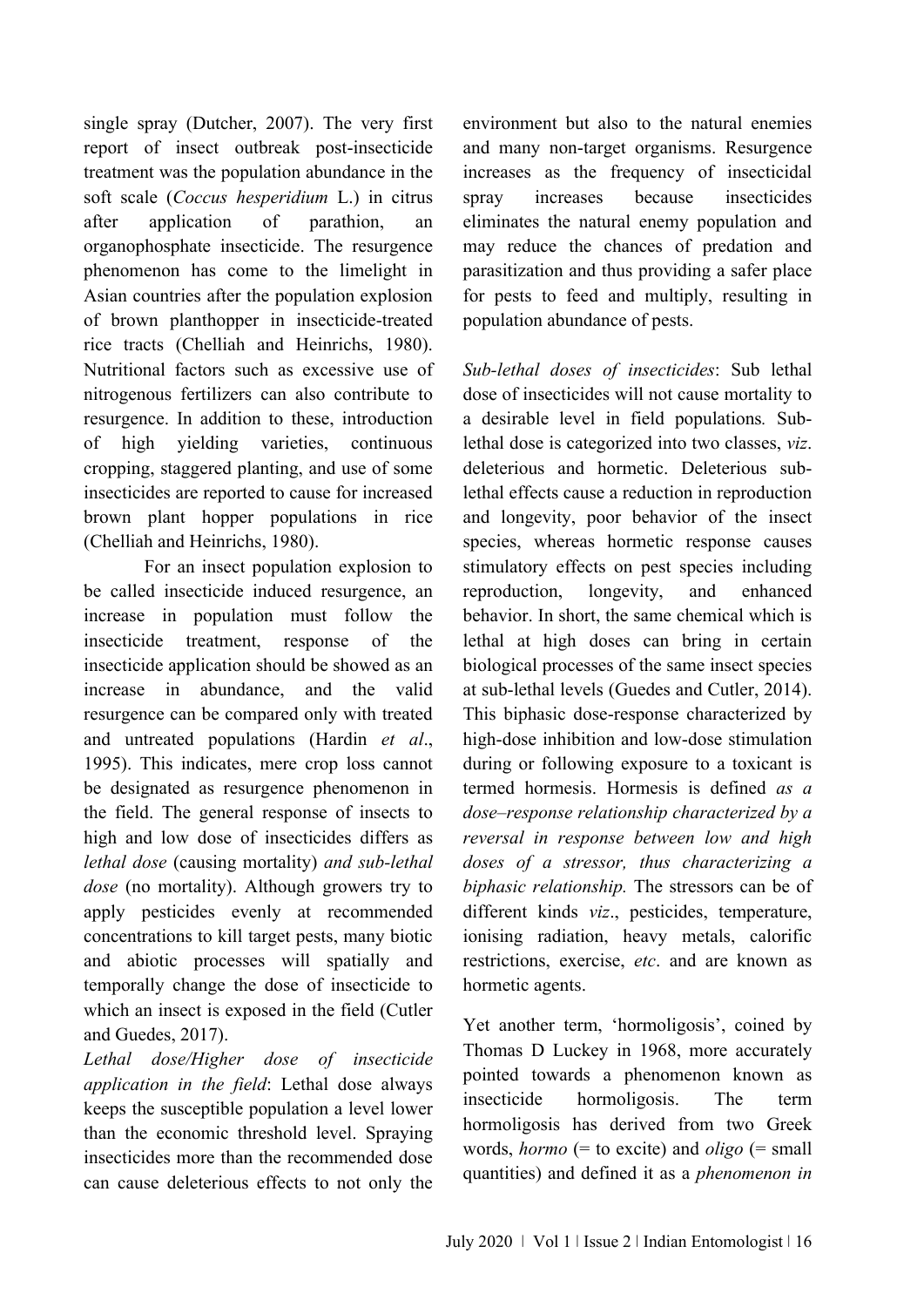*which sub-harmful quantities of many stress agents may be helpful when presented to organisms in suboptimal environments* (Luckey, 1968). Insecticide hormoligosis is basically a special case of hormesis in which a biphasic dose–response for an insecticidal compound is observed when the organism is already under stress due to another environmental factor or agent (Guedes and Cutler, 2014).

#### **Insecticide induced hormesis in insect pests**

One of the earliest studies reported the increased fecundity of females of bean aphid (*Aphis rumicis)* treated with low concentrations of rotenone, while high concentrations were lethal (Sun 1945). The fruit fly (*Drosophila melanogaster*), house fly (*Musca domestica*), granary weevil (*Sitophilus granaries*) and house cricket (*Acheta domesticus)* were early subjects of study, particularly with exposure to sublethal doses of organochlorine insecticides. Insecticideinduced population stimulation in mites has been observed since the 1970s and has sparked concerns of insecticide-induced pest outbreaks among at least two mite species: the citrus red mite (*Panonychus citri)* and the twospotted spider mite (*Tetranychus urticae)*. Pyrethroid insecticide also reported to cause hormesis of sucking pests at sublethal doses. A list of pests reported to have evidence of insecticide induced hormesis is enclosed in Table 1.

### **Resurgence through indirect effects of insecticides**

The use of insecticides can cause certain indirect effects that trigger the resurgence of a pest population, *viz*., natural enemy destruction, biochemical changes in host plants, physiological and biological changes in insect pests, and insecticide resistance.

*Natural Enemy Destruction*: In nature, natural enemies are important in regulating a pest population. It is believed that the elimination of natural enemies by insecticide applications is a strong cause for resurgence phenomenon. The toxic and non-specific insecticides are assumed to destruct natural enemies in the ecosystem, so this can be considered as a reasonable factor for insecticide induced pest resurgence. Even before the use of organic insecticides, non-selective insect control agents including sulfur and petroleum oil formulations induced resurgence. Insecticide application cause both direct and indirect effects on natural enemies. The most important direct effect is the increased mortality of the natural enemies, due to the enhanced susceptibility to insecticides than their herbivore host. This dissimilarity in susceptibility may be due to the rapid concentration of insecticides in natural enemies which feed on contaminated prey, increased exposure of the adult natural enemies to insecticide residues due to their increased mobility compared to its host, differences in detoxification enzyme levels in prey and natural enemy, and even the inability of the natural enemies to develop resistance as quickly as their host insect species (Hardin *et al*., 1995). As a result of the difference in the feeding habits of the natural enemy species, the direct toxic effect may vary between species.

Insecticides can interfere with the quality of its prey by indirectly altering the quality of the host plant, where the herbivore feed. Alternate prey of natural enemies can also be eliminated by insecticide applications. Moreover, alternate food source such as honeydew become unavailable in the absence of prey. Even though all these factors exist, natural enemy population destruction can be called responsible for resurgence when there is an increase in pest population abundance in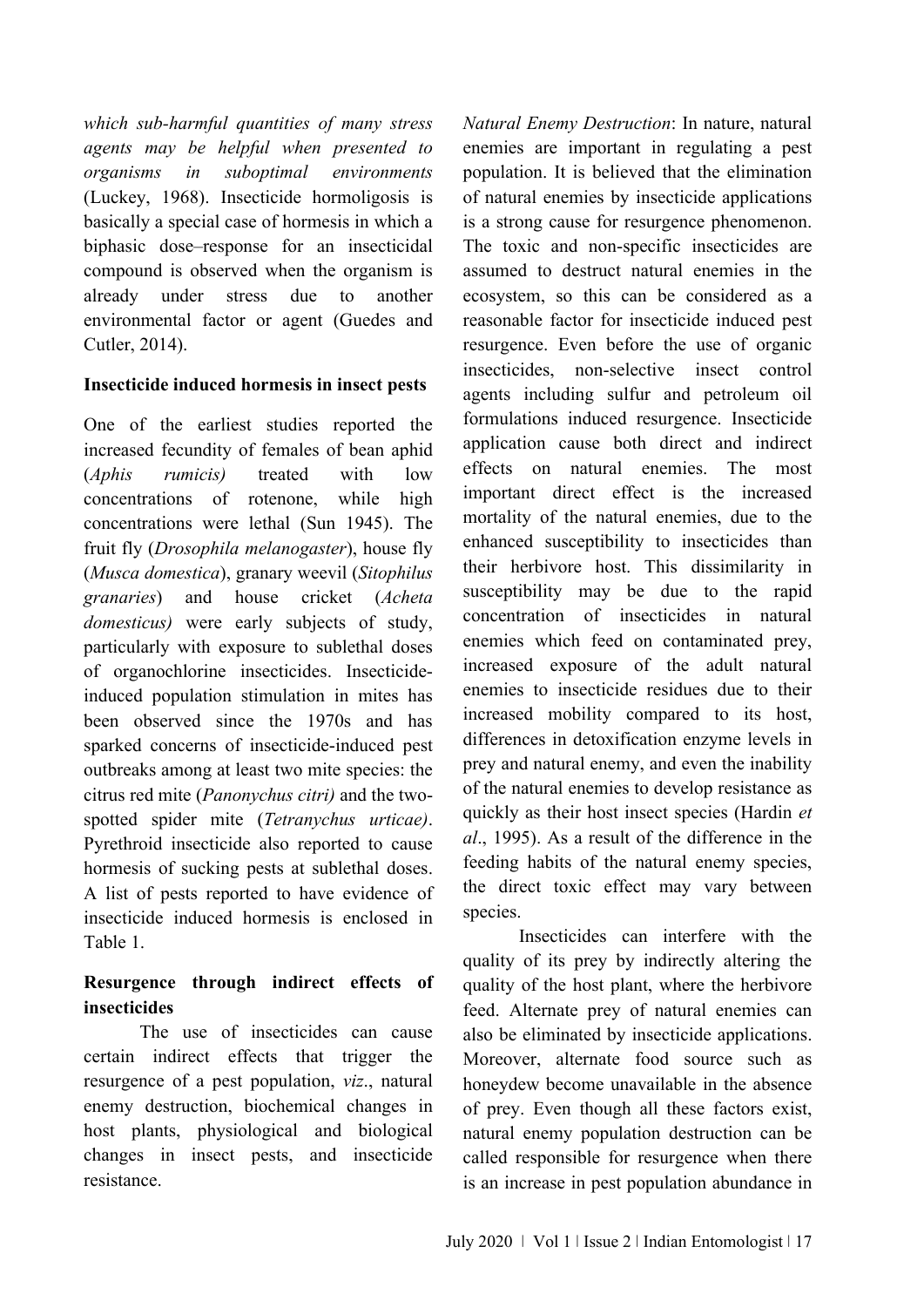their absence compared to the situation when they exist. However, natural enemies may not always cause mortality of its prey that is proportionate to the prey population density, and certain populations may not be regulated by natural enemies even when they are present (Hardin *et al*., 1995). So, it can be concluded that the complicated phenomenon of resurgence, may not be solely caused by the removal of natural enemies. Moreover, insecticide induced reduction in the natural enemy population can be due to the shift of the prey from density dependent to densityindependent response in unsprayed and sprayed field respectively, which can even lead to the extinction of natural enemy species. Apart from these, the physiological effect of the pest and the natural enemy can also contribute to the resurgence. The higher fecundity rate of the pests helps them to escape from the suppression by natural enemies. Voltinism, dispersal ability, feeding habits, *etc*. of both the pest and natural enemy influence the recovery duration after insecticide application, thereby enhancing or reducing the chances of the pest to resurge.

*Biochemical Changes in Plants*: The ability of the insecticides to change the biochemical constituents of the plants is well described in the literature. These changes can in-turn alter the physiology of the pests including reproductive behavior. The quality changes in plants include enhanced plant growth, increased nutritive value, and increased attractiveness, but reduced plant defense (Heinrichs and Mochida, 1984). The literature shows that field applications of insecticides results in increase accumulation of total sugar and protein and depletes phenol content in plant species. A synthetic pyrethroid, deltamethrin was found to reduce carbohydrates to nitrogen ratio and increase the amino nitrogen content in brown planthopper susceptible varieties. The phenol

content in cotton leaves, which has a major role in imparting defense against insects, was found reduced by the application of synthetic pyrethroids, cypermethrin, and deltamethrin which can be assumed as a primary factor for whitefly and aphid resurgence.

*Physiological and Behavioural Changes Caused Due to Insecticides*: Insecticides can cause alterations in the physiology and behavior of target pests. Increased longevity and fecundity of females, decreased mortality of progeny are some physiological effects due to insecticides. A high female to male ratio of progenies is observed in some mite species when the adult or nymph gets exposed to sublethal doses of insecticides which in-turn help in population builds up in the next generation. Direct application of deltamethrin, methyl parathion, and diazinon to the brown planthopper cause enhanced fecundity in females irrespective of any host plant effects. In addition to direct application, contact with treated surfaces can also act as a basis for change in fecundity. Hyper-excitability of male insects in response to pheromones due to the exposure of sub-lethal dose of insecticides is the behavioral change which in-turn affects the more rapid location of calling females. This cannot be considered as common behaviour, still, it has been reported in some major insect pests such as *Pectinophora gossipiella* and *Trichoplusia ni.* Indirect stimulation of fecundity can also occur due to enhanced nutritional contents of the host plant. However, this insecticide induced behavioral changes will not always be responsible for resurgence

*Destruction of Non-Target Species*: Insecticide may also kill other non-target phytophagous pests that share the same habitat/niche with the target pests. The reduction in competition for resources could be a reason to facilitate resurgence of a pest population. In the absence of competition, in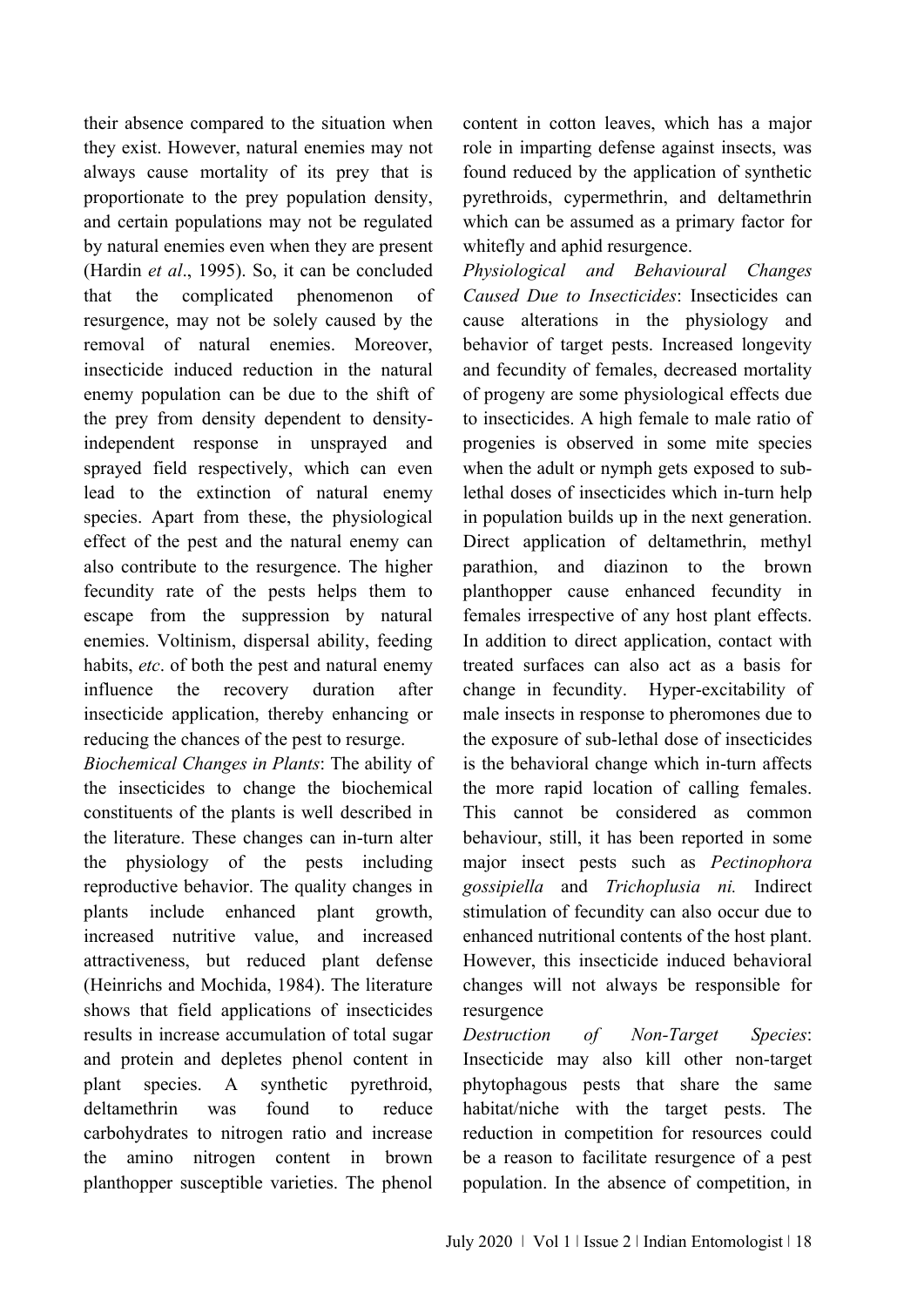favourable environmental conditions, pest species may reach maximum reproductive potential, which enables the population to rebound to a level higher than that of spraying (Hardin *et al*., 1995).

*Insecticide Resistance Development:* It is the need of the hour to think about the development of resistance and resurgence together and in the same direction. Even though there is no direct relationship between resistance and resurgence, it can be mentioned that there is a probability that resistance can enhance the resurgence of a population. Nevertheless, for comparing both, an assumption that, when both susceptible and resistant populations receive the same dose of an insecticide, a higher number of survival will be in a resistant population, can be made. If the insecticide can impart any of the abovesaid characteristics on the pest or the host plant, there is a chance that resurgence happens only in resistant population, not in susceptible one (Hardin *et al*., 1995). Mironidis *et al*. (2012) reported that the resurgence of *Helicoverpa armigera* in cotton is closely associated with the resistance of the pest to the insecticides, chlorpyriphos, and alpha cypermethrin. It can be concluded that although resistance is not required for resurgence to occur, resistance may enhance resurgence (Hardin et al., 1995).

#### **Conclusion**

The persistence of resurgence in agriculture over the years is an indication that we need to deal with it more cautiously. It is not an evolutionary process happening naturally in the biosphere and hence can be maneuvered by meticulous scientific research efforts. For successful resurgence management, it is crucial to recognize it as an ecological phenomenon, occurring as a result of insecticide application, coupled with many other biotic and abiotic factors.

#### **References**

Abdullah N M M, Joginder S. 2004. Effect of insecticides on longevity of the whitefly, *Bemisia tabaci* (Gennadius) on cotton. Journal of Natural and Applied Sciences 8:261-268.

Abivardi C, Weber D C, Dorn S. 1998. Effects of azinphos-methyl and pyrifenox on reproductive performance of *Cydia pomonella* L. (Lepidoptera: Tortricidae) at recommended rates and lower concentrations. Annals of Applied Biology, 132:19-33.

Chelliah S, Fabellar L T, Heinrichs E A. 1980. Effect of sub-lethal doses of three insecticides on the reproductive rate of the brown planthopper, *Nilaparvata lugens*, on rice. Environmental Entomology 9:778-780

Chelliah S, Heinrichs E A. 1980. Factors affecting insecticide induced resurgence of the brown planthopper, *Nilaparvata lugens* on rice. Environmental Entomology 9: 773-777.

Cordeiro E M G, De Moura I L T, Fadini M A M, Guedes R N C. 2013. Beyond selectivity: are behavioral avoidance and hormesis likely causes of pyrethroid-induced outbreaks of the southern red mite *Oligonychu silicis*? Chemosphere 93(6): 1111-1116.

Cutler G C, Guedes R N. 2017. Occurrence and significance of insecticide-induced hormesis in insects. In: Duke S O. Kudsk P. and Solomon K. (Eds.) Pesticide dose: Effects on the environment and target and non-target organisms American Chemical Society 101- 119.

Cutler G C. 2013. Insects, insecticides, and hormesis: evidence and considerations for study. Dose-Response 11: 154–177.

Deng D, Duan W, Wang H, Zhang K, Guo J, Yuan L, Wang L, Wu, S. 2019. Assessment of the effects of lethal and sublethal exposure to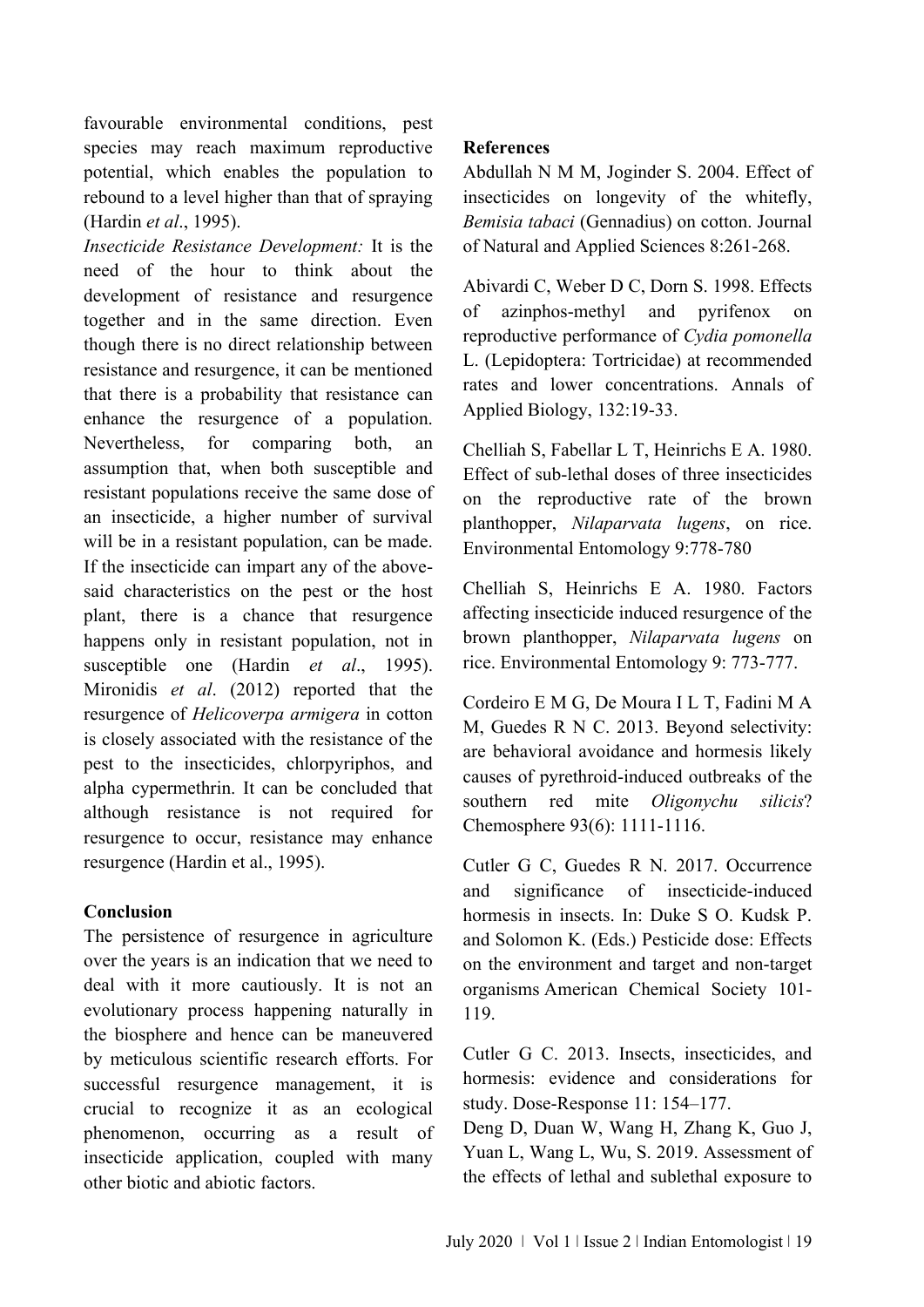dinotefuran on the wheat aphid, *Rhopalosiphum padi* (Linnaeus). Ecotoxicology 28:825–833.

Deng Z Z, Zhang F, Wu Z L, Yu Z Y, Wu, G. 2016. Chlorpyrifos-induced hormesis in insecticide-resistant and-susceptible *Plutella xylostella* under normal and high temperatures. Bulletin of Entomological Research 106(3): 378-386.

Dutcher J D. 2007. A review of resurgence and replacement causing pest outbreaks in IPM. In: Ciancio A. and Mekerji K G. (Eds.) General Concepts in integrated pest and disease management: Integrated management of plants, pests and diseases, Vol.1. Springer, Dordrecht. 27-43.

Esaac E G, EI-Gogary S, Abdel-Fatah MS, and Ali AM. 1972. Effect of carbaryl, methyl parathion, and dieldrin on egg production and percent pupation of the Egyptian cotton leafworm, *Spodoptera littoralis* (Boisd.). Journal of Applied Entomology 71:263-70.

Fujiwara Y T, Takahashi T, Yoshioka T, Nakasuji F. 2002. Changes in egg size of the diamondback moth, *Plutella xylostella* (Lepidoptera: Yponomeutidae) treated with fenvalerate at sublethal doses and viability of the eggs. Applied Entomology and Zoology 37: 103–109.

Gordon P L, McEwen F L. 1984. Insecticidestimulated reproduction of *Myzuspersicae*, the green peach aphid (Homoptera: Aphididae). Canadian Entomologist 116: 7783-784.

Goudey-Perribre F, Dahmani F, Perribre C, Brousse-Gamy P, Menez A. 1997. Enhancement of oocyte growth in the cockroach *Blaberus cranizfer* by a scorpion toxin, charybdotoxin. Life Science 60:199- 205.

Guedes N M P, Tolledo J, Correa A S, and Guedes R N C. 2010. Insecticide-induced hormesis in an insecticide-resistant strain of the maize weevil, *Sitophilus zeamais*. Journal of Applied Entomology 134:142-148

Guedes R N C, Cutler G C. 2014. Insecticide‐induced hormesis and arthropod pest management. Pest Management Science 70(5): 690-697.

Hardin M R, Benrey B, Coli M, Lamp W O, Roderick G K, Barbosa P. 1995. Arthropod pest resurgence: an overview of potential mechanisms. Crop Protection 14: 3-18.

Heinrichs E A, Mochida O. 1984. From secondary to major pest status: The case of insecticide-induced rice brown planthopper, *Nilaparvata lugens*, resurgence. Protection Ecology 7:201-218.

Idrees M, Gogi M D, Majeed W, Yaseen A, Iqbal M. 2020.Impacts and evaluation of Hormoligosis of some insect growth regulators on *Phenacoccus solenopsis* (Hemiptera: Pseudococcidae). International Journal of Tropical Insect Science https://doi.org/10.1007/s42690-020-00142-7.

Kerns D L, Stewart S D. 2000. Sublethal effects of insecticides on the intrinsic rate of increase of cotton aphid. Entomologia Experimentalis et Applicata 94: 41–49.

Keunen D. 1958. Influence of sublethal doses of DDT upon the multiplication rate of *Sitophilus granarius* (Coleoptera, Curculionidae). Entomologia Experimentalis et Applicata 1:147-152.

Knutson H. 1955. Modifications in fecundity and lifespan of *Drosophila melanogaster* Meigen following sublethal exposure to an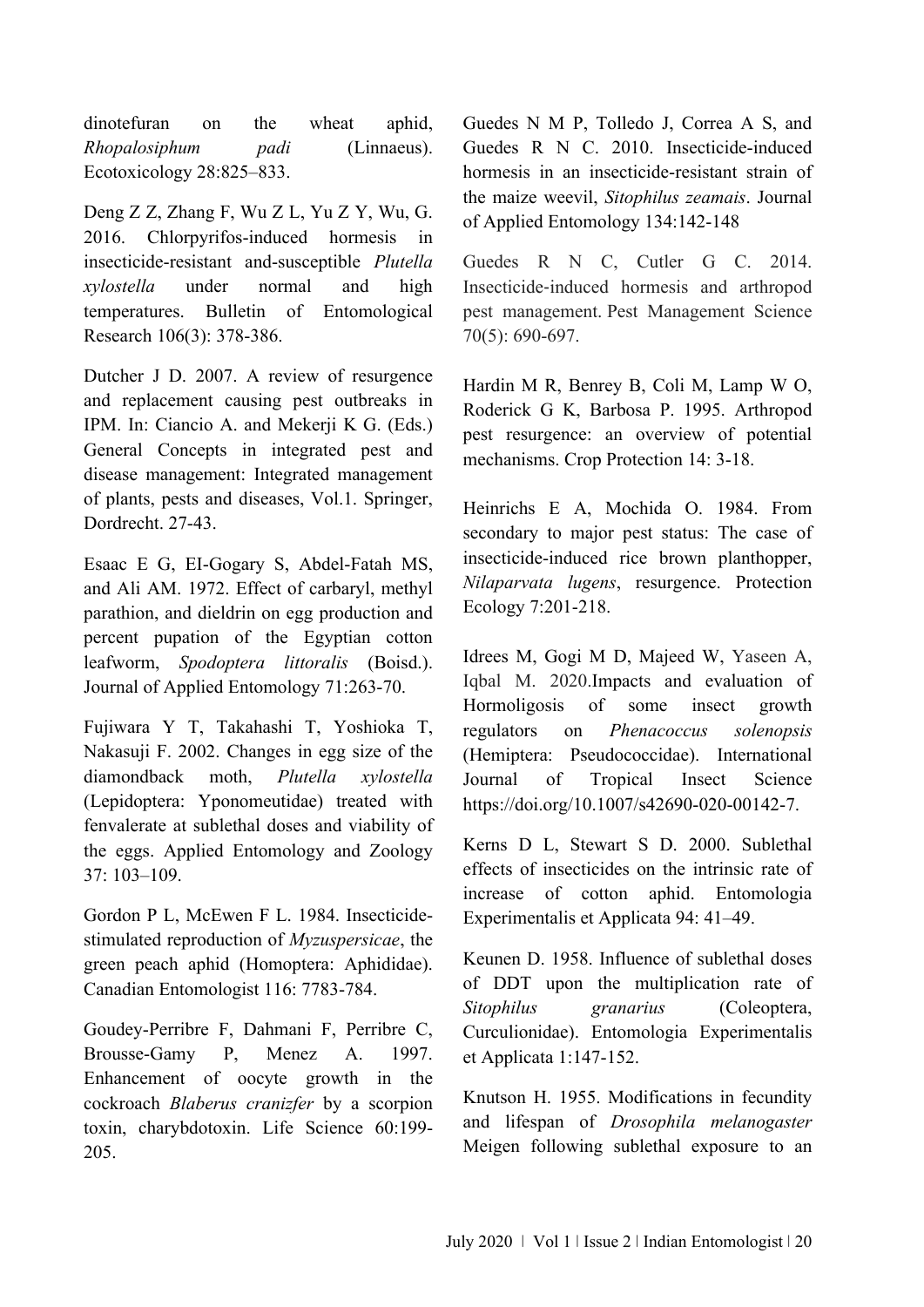insecticide. Annals of Entomological Society of America 48:35-39.

Kullik S A, Sears M K, Schaafsma A W. 2011. Sublethal effects of Cry 1F Bt corn and clothianidin on black cutworm (Lepidoptera: Noctuidae) larval development. Journal of Economic Entomology 104(2):484-493.

Li X R, Li Y, Wang W, He N, Tan X L, Yang X O. 2019. LC<sub>50</sub> of lambda-cyhalothrin stimulates reproduction on the moth *Mythimna separata* (Walker). Pesticide Biochemistry and Physiology 153:47-54.

Luckey T D. 1968. Insecticide hormoligosis. Journal of Economic Entomology 61:7-12.

Mahmoudvand M, Abbasipour H, Garjan A S, Bandani A R. 2011. Sublethal effects of hexaflumuron on development and reproduction of the diamondback moth, *Plutella xylostella* (Lepidoptera: Yponomeutidae). Insect Science 18(6):689- 696.

Mallqui K V, Vieira J L, Guedes R N C, Gontijo L M. 2014. Azadirachtin-induced hormesis mediating shift in fecunditylongevity trade-off in the Mexican bean weevil (Chrysomelidae: Bruchinae). Journal of Economic Entomology 107(2):860-866.

Mironidis G K, Kapantaidaki D, Bentila M, Morou E, Savopoulou-Soultani M,Vontas J. 2013. Resurgence of the cotton bollworm *Helicoverpa armigera*in northern Greece associated with insecticide resistance. Insect Science 20:505-512.

Mohammadi S, Ziaee M, SerajA A, 2016. Sublethal effects of Biomite® on the population growth and life table parameters of *Tetranychus turkestani* Ugarov and Nikolskii on three cucumber cultivars. Systematic and Applied Acarology 21(2): 218-226.

Morse J G and Zareh N. 1991. Pesticideinduced hormoligosis of citrus thrips (Thysanoptera: Thripidae) fecundity. Journal of Economic Entomology 84:1169-1174

Nemoto H. 1993. Mechanism of resurgence of the diamondback moth, *Plutella xylostella* (L.) (Lepidoptera: Yponomeutidae). Japan Agriculture Research Quarterly27:27–32.

Ortiz-Urquiza A, Vergara-Ortiz A, Santiago-Alvarez C, Quesada-Moraga E. 2010. Insecticidal and sublethal reproductive effects of *Metarhizium anisopliae* culture supernatant protein extract on the Mediterranean fruit fly. Journal of Applied Entomology 134:581-591

Qu Y, Xiao D, Liu J, Chen Z, SongL, Desneux N, Benelli G, Gao X, Song D. 2017. Sublethal and hormesis effects of betacypermethrin on the biology, life table parameters and reproductive potential of soybean aphid, *Aphis glycines*. Ecotoxicology 26(7):1002-1009.

Ramachandran R, Mukherjee SN, Sharma RN. 1988. Hormetic effect of azadirachtin on *Tribolium castaneum* Herbst (Coleoptera: Tenebrionidae). Indian Journal of Experimental Biology 26:913-914.

Smirnoff W A. 1983. Residual effects of Bacillus thuringiensis and chemical insecticide treatments on spruce budworm (*Choristoneura fumiferana* Clemens). Crop Protection 2:225-230.

Sota N, Motoyama N, Fujisaki K, Nakasuji F. 1998. Possible amplification of insecticide hormoligosis from resistance in the diamondback moth, *Plutella xylostella* (Lepidoptera: Yponomeutidae). Applied Entomology and Zoology 33:435-440.

Srivastava R K, Gurusubramanian G, Krishna S S. 1995. Postembryonic development and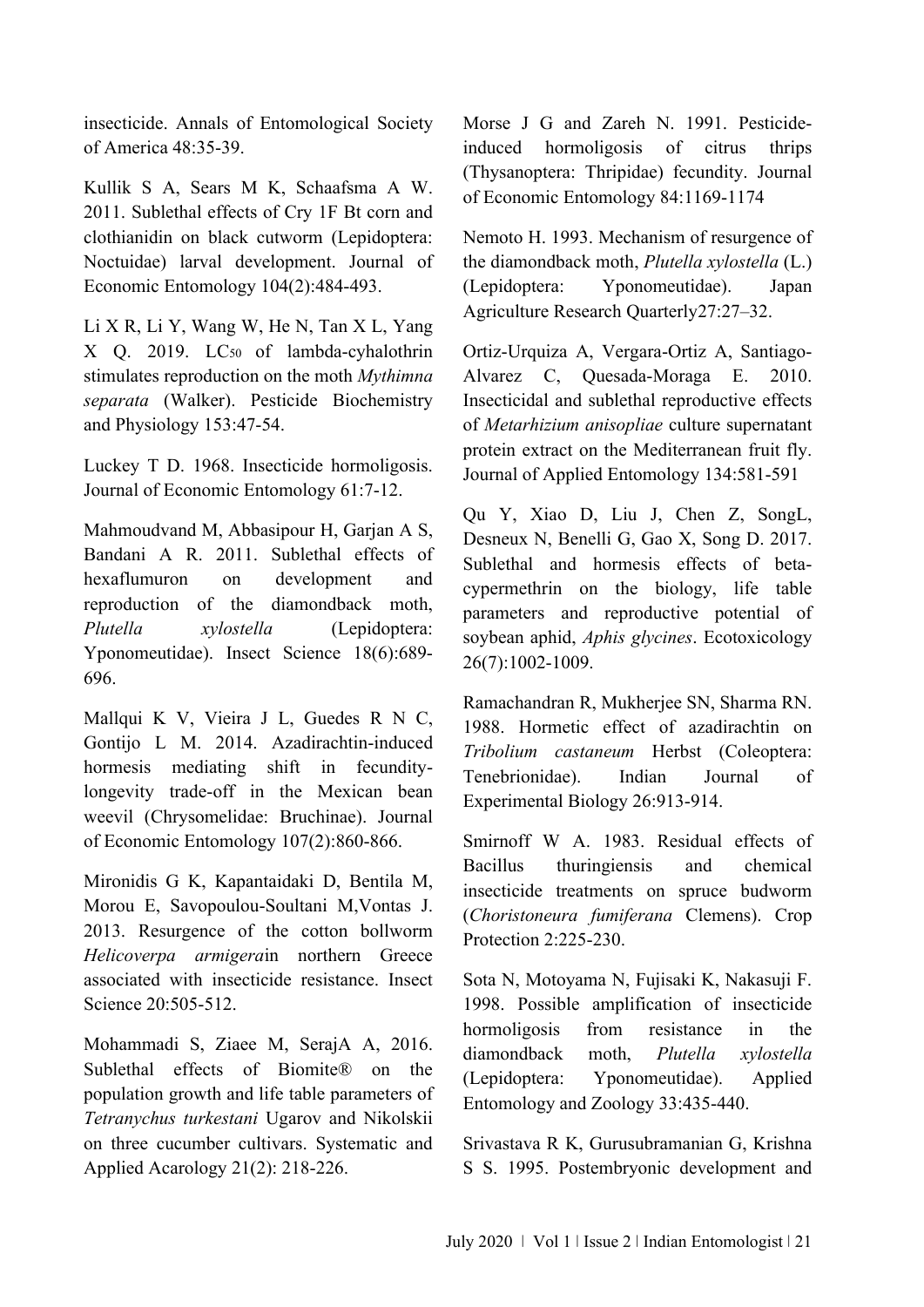reproduction in *Dysdercus koenigii* (F) (Heteroptera, Pyrrhocoridae) on exposure to Eucalyptus oil volatiles. Biological and Agriculture Horticulture 12:81-88.

Sun Y P. 1945. Effect of rotenone and Velsicol (AR-60) dusts on the control and reproduction of bean aphids. Journal of Economic Entomology 38:124-125.

Tang Q, Ma K, Chi H, Hou Y, Gao, X. 2019. Transgenerational hormetic effects of sublethal dose of flupyradifurone on the green peach aphid, *Myzus persicae* (Sulzer)(Hemiptera: Aphididae). PloSOne, 14(1):1-16.

[https://www.ncbi.nlm.nih.gov/pmc/articles/P](https://www.ncbi.nlm.nih.gov/pmc/articles/PMC6345466/pdf/pone.0208058.pdf) [MC6345466/pdf/pone.0208058.pdf](https://www.ncbi.nlm.nih.gov/pmc/articles/PMC6345466/pdf/pone.0208058.pdf)

Tang Q, Xiang M, Hu H, An C, Gao X. 2015. Evaluation of Sublethal Effects of Sulfoxaflor on the Green Peach Aphid (Hemiptera: Aphididae) Using Life Table Parameters. Journal of Economic Entomology 108:2720– 2728.

Ullah F, Gul H, Tariq K, Desneux N, Gao X, Song D. 2020. Thiamethoxam induces transgenerational hormesis effects and alteration of genes expression in *Aphis gossypii.* Pesticide Biochemistry and Physiology 104557. [https://www.sciencedirect.com/science/article/](https://www.sciencedirect.com/science/article/abs/pii/S0048357520300523) [abs/pii/S0048357520300523](https://www.sciencedirect.com/science/article/abs/pii/S0048357520300523)

Weaver D K, Dunkel F V, Cusker J L, Vanpuyvelde L. 1992. Oviposition patterns in two species of bruchids (Coleoptera: Bruchidae) as influenced by the dried leaves of *Tetradeniariparia*, a perennial mint (Lamiales: Lamiaceae) that suppresses population size. Environmental Entomology 2:1121-1129.

Yin X H, Wu Q J, Li X F, Zhang Y J, Xu B Y. 2009. Demographic changes in multigeneration *Plutellaxylostella* (Lepidoptera: Plutellidae) after exposure to sublethal concentrations of Spinosad. Journal of Economic Entomology 102: 357–365.

#### **AUTHORS**

#### **Rajna S\* and Nikhil Raj M**

Division of Entomology, ICAR-Indian Agricultural Research Institute, New Delhi-110012 \*Corresponding author: **[rajnasalim@gmail.com](mailto:rajnasalim@gmail.com)**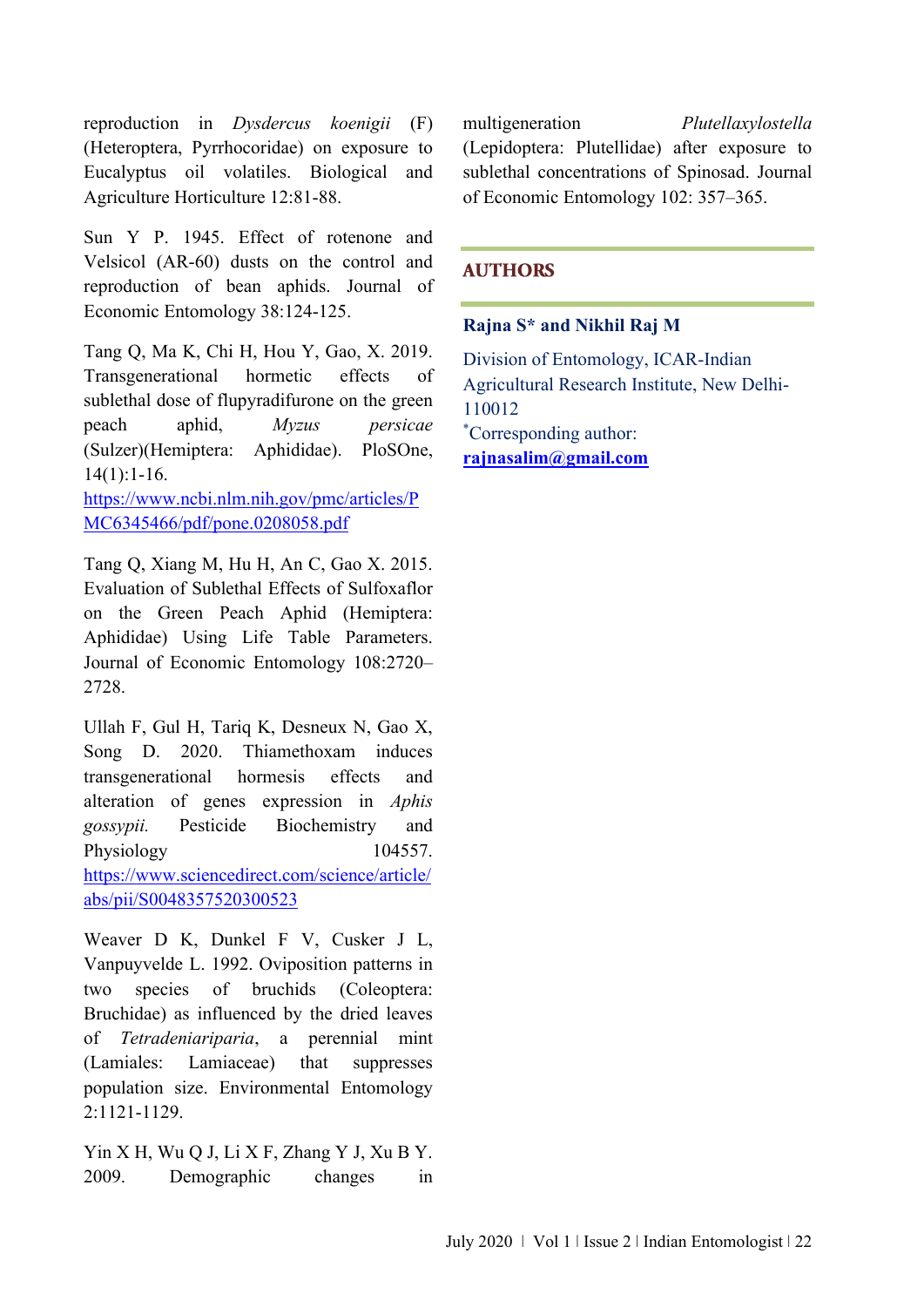| Year                                   | Pest class                                                                                                                                                                                                                              | <b>Common Name</b>                                                                                                                                                                                                                                                                                                                           | Insecticide                                                                                                                    | <b>Author</b>                                                                                                                                                                    |
|----------------------------------------|-----------------------------------------------------------------------------------------------------------------------------------------------------------------------------------------------------------------------------------------|----------------------------------------------------------------------------------------------------------------------------------------------------------------------------------------------------------------------------------------------------------------------------------------------------------------------------------------------|--------------------------------------------------------------------------------------------------------------------------------|----------------------------------------------------------------------------------------------------------------------------------------------------------------------------------|
|                                        | Aphis rumicis Linnaeus                                                                                                                                                                                                                  | Bean aphid,                                                                                                                                                                                                                                                                                                                                  | Rotenone                                                                                                                       | Sun (1945)                                                                                                                                                                       |
|                                        |                                                                                                                                                                                                                                         | Aphididae; Homoptera                                                                                                                                                                                                                                                                                                                         |                                                                                                                                |                                                                                                                                                                                  |
| $\overline{2}$                         | Drosophila melanogaster Meigen                                                                                                                                                                                                          | Fruit fly,                                                                                                                                                                                                                                                                                                                                   | Dieldrin                                                                                                                       | Knutson (1955)                                                                                                                                                                   |
|                                        |                                                                                                                                                                                                                                         | Drosophilidae; Diptera                                                                                                                                                                                                                                                                                                                       |                                                                                                                                |                                                                                                                                                                                  |
| $\mathfrak{Z}$                         | Sitophilus granaries (Linnaeus)                                                                                                                                                                                                         | Stored product weevil, Curculionidae;                                                                                                                                                                                                                                                                                                        | <b>DDT</b>                                                                                                                     | Keunen (1958)                                                                                                                                                                    |
|                                        |                                                                                                                                                                                                                                         | Coleoptera                                                                                                                                                                                                                                                                                                                                   |                                                                                                                                |                                                                                                                                                                                  |
| $\overline{4}$                         | Acheta domesticus (Linnaeus)                                                                                                                                                                                                            | House cricket,                                                                                                                                                                                                                                                                                                                               | 12 Different insecticides                                                                                                      | Lucky (1968)                                                                                                                                                                     |
|                                        |                                                                                                                                                                                                                                         | Gryllidae; Orthoptera                                                                                                                                                                                                                                                                                                                        |                                                                                                                                |                                                                                                                                                                                  |
| 5                                      | Spodoptera littoralis (Boisduval)                                                                                                                                                                                                       | Egyptian cotton leafworm, Noctuidae;                                                                                                                                                                                                                                                                                                         | Carbaryl, Methyl Parathion,                                                                                                    | Esaac et al. (1972)                                                                                                                                                              |
|                                        |                                                                                                                                                                                                                                         | Lepidoptera                                                                                                                                                                                                                                                                                                                                  | Deltamethrin                                                                                                                   |                                                                                                                                                                                  |
| 6                                      | Nilaparvata lugens Stal.                                                                                                                                                                                                                | Brown planthopper,                                                                                                                                                                                                                                                                                                                           | Decamethrin, Methyl                                                                                                            | Chielliah et al. (1980)                                                                                                                                                          |
|                                        |                                                                                                                                                                                                                                         | Delphacidae; Homoptera                                                                                                                                                                                                                                                                                                                       | parathion                                                                                                                      | Chelliah and Heinrichs (1980)                                                                                                                                                    |
| 7                                      | Choristoneura fumiferana                                                                                                                                                                                                                | Spruce budworm,                                                                                                                                                                                                                                                                                                                              | Fenitrothion, Phosphamidon                                                                                                     | Smirnoff (1983)                                                                                                                                                                  |
|                                        | (Clemens)                                                                                                                                                                                                                               | Tortricidae; Lepidoptera                                                                                                                                                                                                                                                                                                                     |                                                                                                                                |                                                                                                                                                                                  |
| 8                                      | Myzus persicae (Sulzer)                                                                                                                                                                                                                 | Green peach aphid,                                                                                                                                                                                                                                                                                                                           | Azinphosmethyl                                                                                                                 | Gordon and McEwen (1984)                                                                                                                                                         |
|                                        |                                                                                                                                                                                                                                         | Aphididae; Homoptera                                                                                                                                                                                                                                                                                                                         |                                                                                                                                |                                                                                                                                                                                  |
| 9                                      | Tribolium castaneum (Herbst)                                                                                                                                                                                                            | Red flour beetle, Tenebrionidae;                                                                                                                                                                                                                                                                                                             | Azadirachtin                                                                                                                   | Ramachandran et al. (1988)                                                                                                                                                       |
|                                        |                                                                                                                                                                                                                                         | Coleoptera                                                                                                                                                                                                                                                                                                                                   |                                                                                                                                |                                                                                                                                                                                  |
| 10                                     | Scirtothrips citri (Moulton)                                                                                                                                                                                                            | Citrus thrips,                                                                                                                                                                                                                                                                                                                               | Malathion                                                                                                                      | Morse and Zareh (1991)                                                                                                                                                           |
|                                        |                                                                                                                                                                                                                                         | Thripidae; Thysanoptera                                                                                                                                                                                                                                                                                                                      |                                                                                                                                |                                                                                                                                                                                  |
| 11                                     | Zabrotes subfasciatus (Boheman)                                                                                                                                                                                                         | Mexican bean weevil, Chrysomelidae;                                                                                                                                                                                                                                                                                                          | Tetradenia riparia Extract                                                                                                     | Weaver et al. (1992)                                                                                                                                                             |
|                                        |                                                                                                                                                                                                                                         | Coleoptera                                                                                                                                                                                                                                                                                                                                   |                                                                                                                                |                                                                                                                                                                                  |
|                                        |                                                                                                                                                                                                                                         |                                                                                                                                                                                                                                                                                                                                              |                                                                                                                                |                                                                                                                                                                                  |
|                                        |                                                                                                                                                                                                                                         |                                                                                                                                                                                                                                                                                                                                              |                                                                                                                                |                                                                                                                                                                                  |
|                                        |                                                                                                                                                                                                                                         |                                                                                                                                                                                                                                                                                                                                              |                                                                                                                                |                                                                                                                                                                                  |
|                                        |                                                                                                                                                                                                                                         |                                                                                                                                                                                                                                                                                                                                              |                                                                                                                                |                                                                                                                                                                                  |
|                                        |                                                                                                                                                                                                                                         |                                                                                                                                                                                                                                                                                                                                              |                                                                                                                                |                                                                                                                                                                                  |
|                                        |                                                                                                                                                                                                                                         |                                                                                                                                                                                                                                                                                                                                              |                                                                                                                                |                                                                                                                                                                                  |
|                                        |                                                                                                                                                                                                                                         |                                                                                                                                                                                                                                                                                                                                              |                                                                                                                                |                                                                                                                                                                                  |
|                                        |                                                                                                                                                                                                                                         |                                                                                                                                                                                                                                                                                                                                              |                                                                                                                                |                                                                                                                                                                                  |
|                                        |                                                                                                                                                                                                                                         |                                                                                                                                                                                                                                                                                                                                              |                                                                                                                                |                                                                                                                                                                                  |
|                                        |                                                                                                                                                                                                                                         |                                                                                                                                                                                                                                                                                                                                              |                                                                                                                                |                                                                                                                                                                                  |
|                                        |                                                                                                                                                                                                                                         |                                                                                                                                                                                                                                                                                                                                              |                                                                                                                                |                                                                                                                                                                                  |
|                                        |                                                                                                                                                                                                                                         |                                                                                                                                                                                                                                                                                                                                              |                                                                                                                                |                                                                                                                                                                                  |
| 12<br>13<br>14<br>15<br>16<br>17<br>18 | Plutella xylostella (Linnaeus)<br>Dysdercus koenigii (Fabricius)<br><b>Blaberus craniifer (Burmeister)</b><br>Plutella xylostella (Linnaeus)<br>Cydia pomonella (Linnaeus)<br>Myzus persicae (Sulzer)<br>Plutella xylostella (Linnaeus) | Diamondback moth,<br>Plutellidae; Lepidoptera<br>Red cotton bug, Pyrrhocoridae; Heteroptera<br>Death's head cockroach,<br>Blaberidae; Blattaria<br>Diamondback moth,<br>Plutellidae; Lepidoptera<br>Codling moth,<br>Tortricidae; Lepidoptera<br>Green peach aphid,<br>Aphididae; Homoptera<br>Diamondback moth, Plutellidae;<br>Lepidoptera | Methomyl<br>Eucalyptus Oil Volatiles<br>Charybdotoxin<br>Fenvalerate, Methomyl<br>Azinphos-Methyl<br>Bifenthrin<br>Fenvalerate | Nemoto (1993)<br>Srivastava et al. (1995)<br>Goudey-Perribre et al. (1997)<br>Sota et al. (1998)<br>Abivardi et al. (1998)<br>Kerns and Stewart (2000)<br>Fujiwara et al. (2002) |

## Table 1. Evidence of insecticide induced hormesis in insect pests